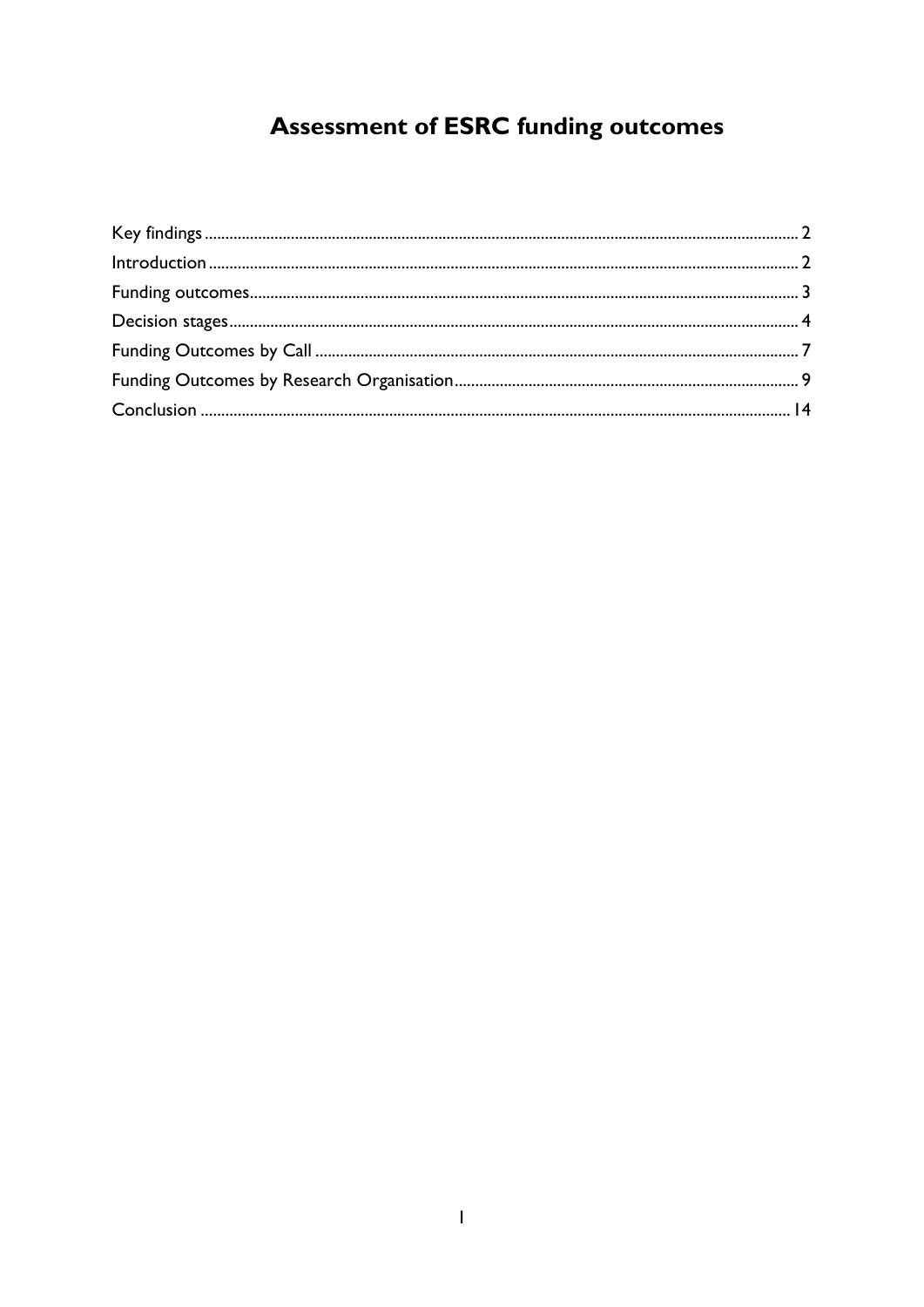# **Key findings**

- There are three funding outcomes for proposals; funded, fundable and unfundable. There are three rates associated with these outcomes; the fundability, conversion and success rates.
- Just over half of applications are unfundable. This results from a rigorous funding process, as well as being a reflection of proposal quality.
- The share of proposals that are unfundable has fallen in the past three years, in line with the fall in volume of proposals.
- Nearly two thirds of decisions are made at the meeting stage, and just under a third of applications that reach this stage are funded.
- 56% of unfundable decisions are made before the meeting stage rising to 65% in the last financial year.
- Research Grants (Open Call) results in more rejected but fundable proposals than other calls and has a lower than average success rate. The majority of open call proposals are now funded or fundable.
- Large ROs are more likely to be successful in their application for funding than small ROs, and are even more likely to submit a proposal deemed fundable.
- Nearly all ROs have a higher fundable rate for Research Grants (Open Call) than for other calls.

#### <span id="page-1-0"></span>**Introduction**

When a decision is made on a funding application, there are three possible outcomes. One outcome is that the application is funded. The other two outcomes are a result of a proposal not being funded – it is either because the application was 'fundable' or 'unfundable'. Fundable means that the proposal was of high enough quality to be funded, but there was not enough money allocated to the scheme to fund it. Funded and fundable proposals can therefore be considered eligible for funding. Unfundable means that the proposal wasn't of high enough quality to fund, even if the money was available. Generally, we define fundable as a final meeting score of 7 or higher. Applications rejected before this stage, whether at office check, review or sift stage, are unfundable, as are applications that score lower than 7 at the meeting stage.

There are a number of 'rates' which will be helpful in understanding funding outcomes. It is common to think of the success rate, which is the number of proposals funded out of all applications submitted. However, also of interest is the fundability rate, which is the proportion of all applications that are eligible for funding (they are either fundable or funded). There is also the conversion rate, which is the proportion of fundable and funded applications that are funded. These rates can be useful in a number of ways, for example a low fundability rate may suggest an RO needs support developing internal sift processes, whereas conversion rates are useful when thinking about funding allocations to calls. This analysis looks at all decisions made for research grants between 2015/16 and 2017/18. It only includes full proposals for research grants. It does not consider expressions of interest, outline proposals or anything funded or administered outside of the normal funding process. For a small number of calls, some decisions will be spread across more than one financial year, and so this data may not capture all decisions. This only affects a small number of proposals and taking three financial years into account should mitigate the effect of this. A small number of calls did not follow a standard process (for example there was no review or meeting stage) and these will be excluded when discussing the different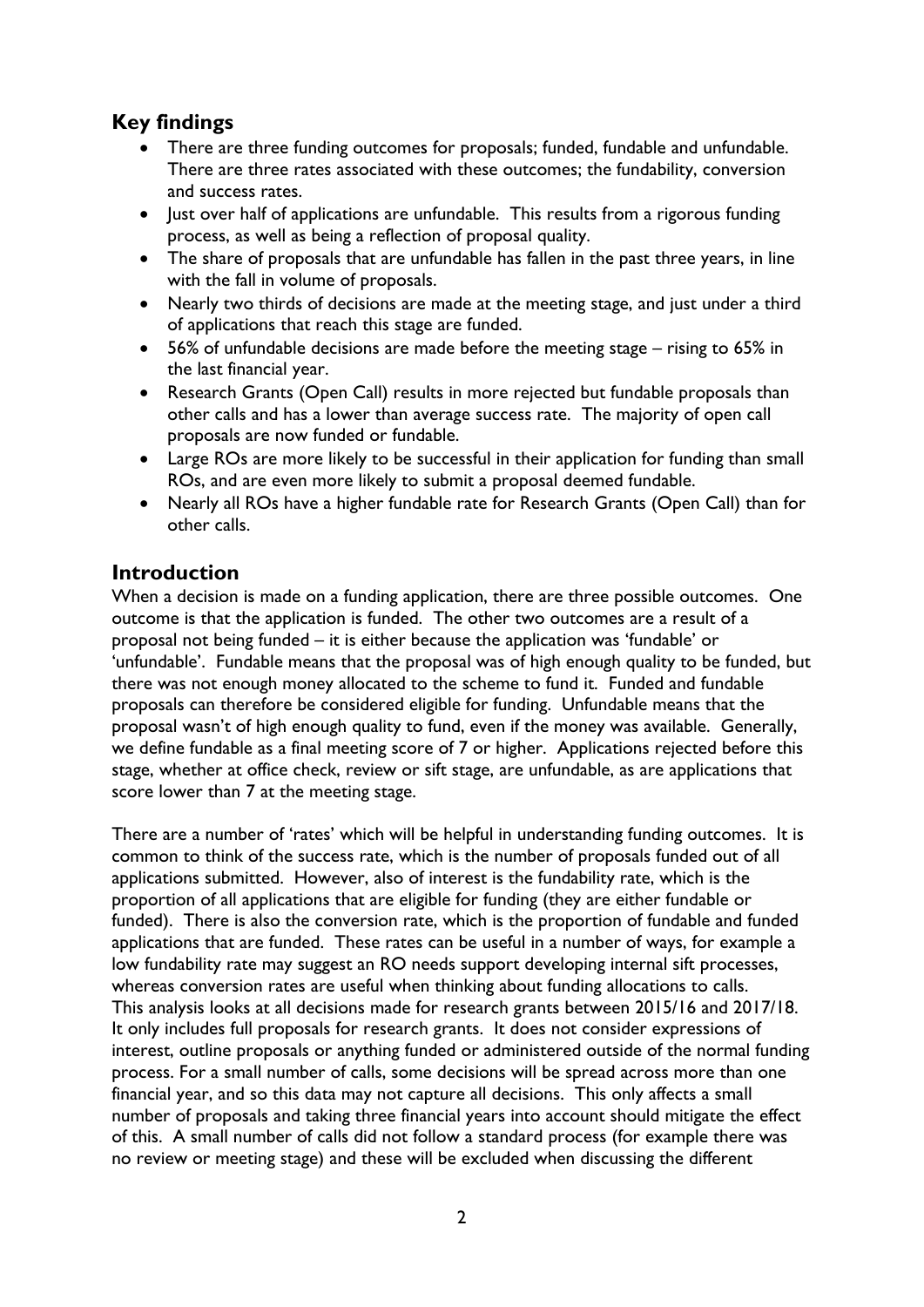processing stages.

There is one final caveat that must be considered, and that is that the definition of 'fundable' is very much subjective and ambiguous. To classify something as 'fundable' is a judgement call made by different people at different times, influenced by a variety of factors, not least the funding allocation to a call, the quality of other proposals to the call, and an assessor's perception of what is 'good enough' to fund. This is to say, 'fundable' is not an absolute measure, and will vary in definition from case to case. Despite this, it offers an approximate indication of the number of high quality proposals we receive that are not funded. This analysis will begin by assessing the three types of funding outcomes. It will identify when during the funding process these decisions are made. Following this, it will compare the funding outcomes by call and by research organisation.

## <span id="page-2-0"></span>**Funding outcomes**

The majority of applications to ESRC are unfundable, around 60% in the past three financial years (see Figure 1). This may seem high, but it is partly a result of the thorough sifting process that takes place before the meeting stage, as well as reflecting the quality of the proposals. There is little difference in funding outcomes when measured by volume of decisions or the funding value of applications.



Labelled with number of decisions and value of applications.

Over the past three years, the number of decisions made has fallen by a third (Figure 2). This has resulted in a slight rise in the proportion of applications that are funded, from 17% to 25%. The fundable rate has generally remained static, while the unfundable rate has dropped 10%. This suggests the fall in volume has had a positive, but modest, impact on the proportion of applications that are eligible for funding.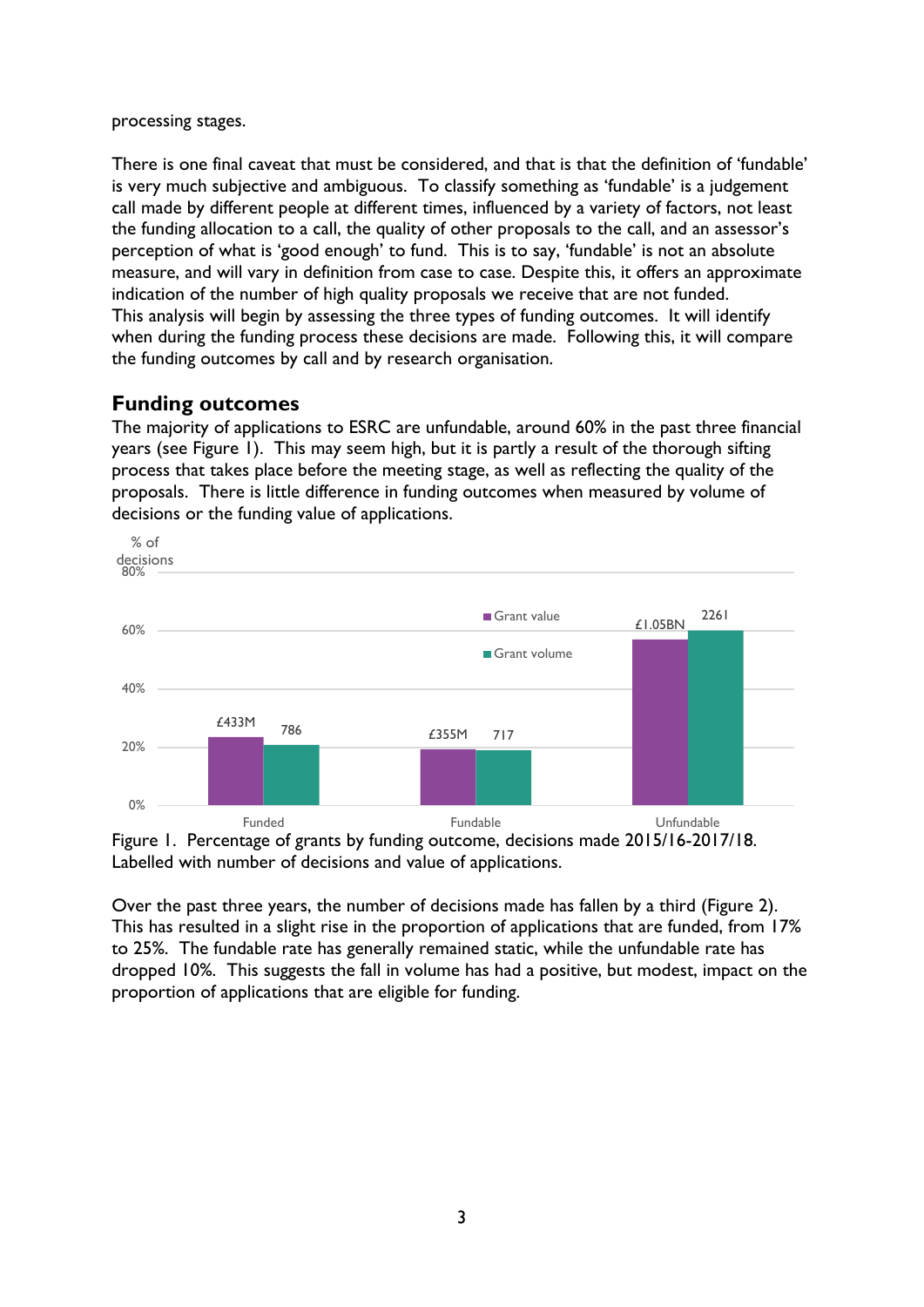

Figure 2. Funding outcome of grants over the past three financial years, by volume

By application value, the trend is unclear (Figure 3), but in 2017/18 the majority of proposals were eligible for funding for the first time, with only 40% of proposals deemed unfundable. It should be noted that rejections at the sift stage of the GCRF Growing Capabilities call accounted for the increase in unfundable rates by value in 2016/17, a reminder that individual initiatives can have significant impact on the data.





#### <span id="page-3-0"></span>**Decision stages**

There are a number of stages at which funding decisions can be made. The unfundable decision can be made at the office check, review, sift and meeting stages. The fundable outcome can only occur at the meeting stage. This is mostly true for the funded outcome, although 8% of funded proposals (1% by value) were funded without a meeting taking place. Around two thirds of decisions are made at the meeting stage, a fifth at the sifting stage, a tenth at the review stage, and very few at the office checking stage (Figure 4).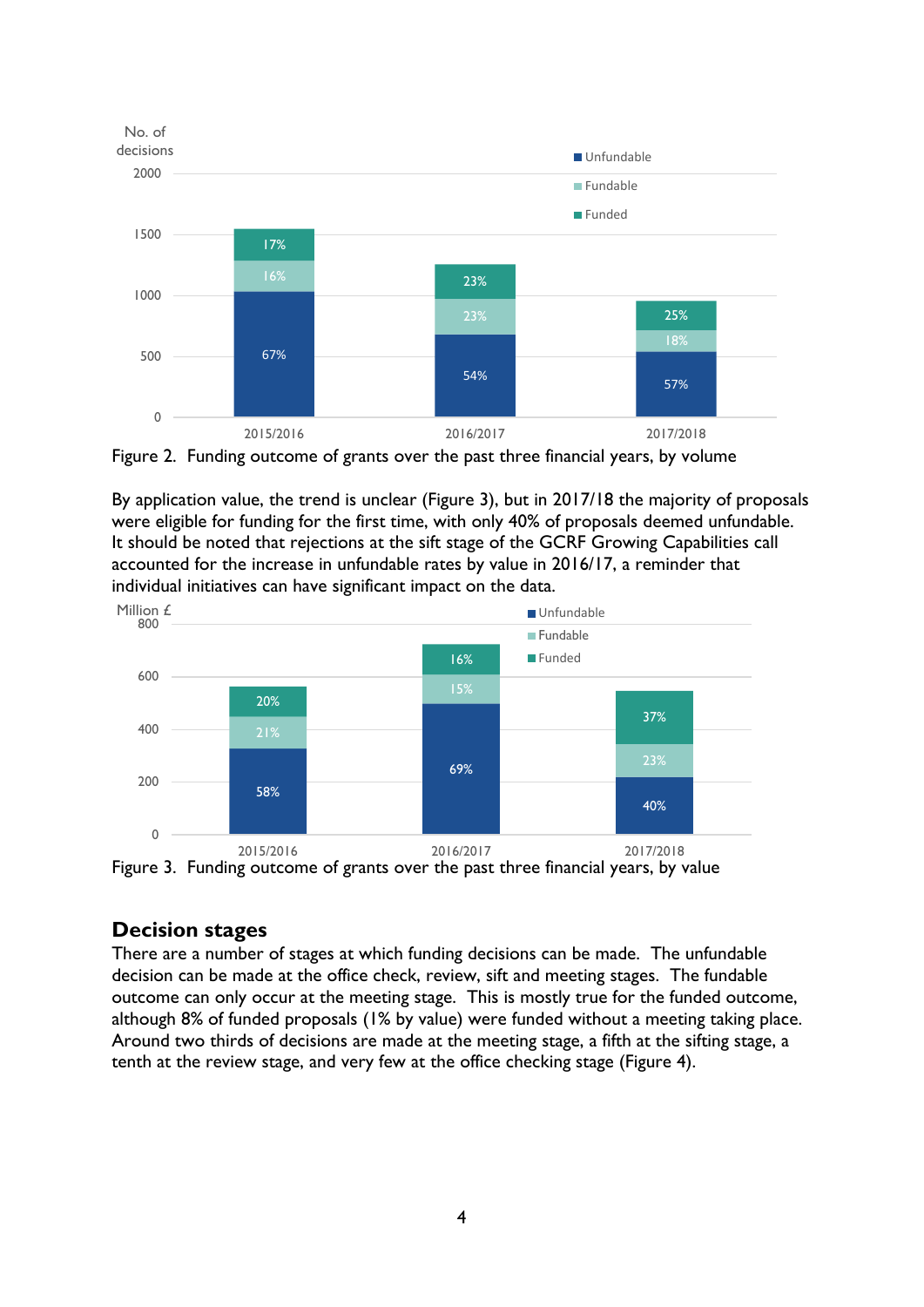



This information is visualised as a Sankey diagram in Figure 5 in order to demonstrate the number of applications processed, and the number of decisions made, at each stage of the grant funding process. To keep things simple, it excludes proposals that did not have a review or meeting stage (so excludes non-competitive calls, as well as a few others).



Figure 5. Sankey diagram showing the grant decision making process

When measured by application value, decisions at the meeting stage are fairly evenly split between the three possible funding outcomes, with funded the most common outcome (Figure 6). By volume of decisions, unfundable is the most common outcome, with a relatively even number of funded and fundable decisions made. This is probably a reflection of the level of funding available, rather than of a relationship between the quality and size of proposals.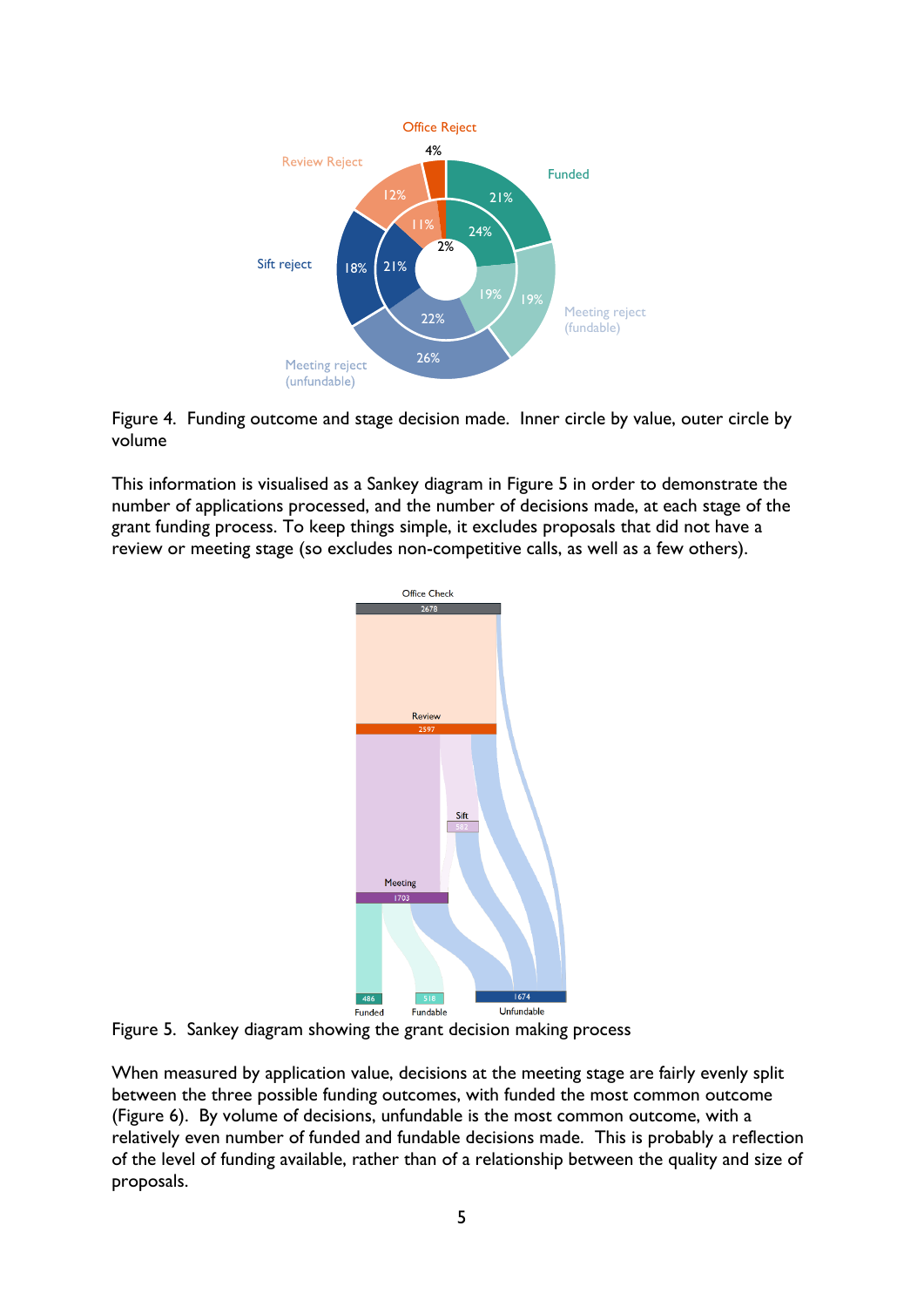

Figure 6. Funding outcomes at proposal meeting stage. Inner circle by value, outer circle by volume. Excludes funded proposals that did not have a meeting.

The unfundable outcome can occur at any stage of the funding process. More than half of unfundable decisions are made before the meeting stage, and a quarter are made before the sift stage (Figure 7).



Figure 7. Rejection stage for unfundable applications. Inner circle by value, outer circle by volume.

A higher proportion of unfundable decisions are now being made before the sift stage. In 2015/16 this was only 15%, but by 2017/18 this had risen to 40% (Figure 8). By application value, there is a similar shift of 18% to 42% (Figure 9). There has also been a corresponding drop in the proportion of unfundable decisions being made at the meeting stage – down 6% by volume and 13% by value. This is encouraging, more unfundable decisions are being made earlier in the process, meaning fewer resources are spent on reaching these decisions.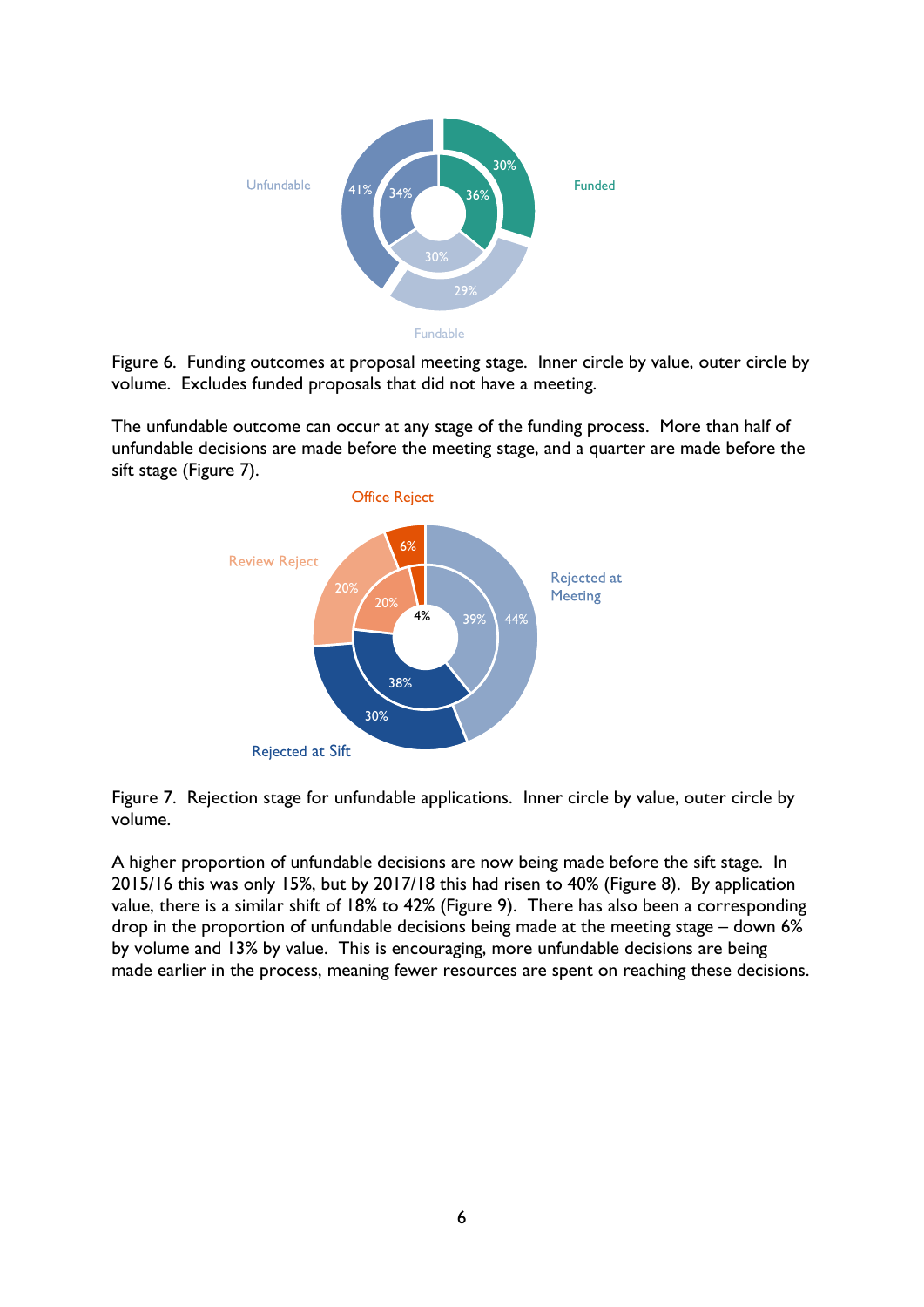





<span id="page-6-0"></span>Figure 9. Stage at which unfundable decisions are made, by value

## **Funding Outcomes by Call**

We had 47 competitive calls between 20[1](#page-6-1)5/16 and 2017/18.<sup>1</sup> Few had a funded or fundable rate of 40% or more, and half had an unfundable rate of 60% or higher. Figure 10 highlights four schemes that have some element of responsiveness, depending on how this is defined. There is no clear similarity across these calls - their funded rates are similar, but only that they are between 10% and 30%, which is true for the majority of medium and large sized calls. Future Research Leaders has a lower success rate than the other 'responsive' calls, while SDAI has the highest. It is notable that Research Grants (Open Call) has a much higher fundable rate than most other calls, and in this respect is very different to other responsive mode calls.

<span id="page-6-1"></span><sup>&</sup>lt;sup>1</sup> Calls that resulted in at least one funded and at least one fundable or unfundable outcome. For the rest of the calls, 19 had a success rates of 100%, while five calls had no funded decisions made in this period. This is the result of some calls not being competitive and some having decisions made outside of the three financial years considered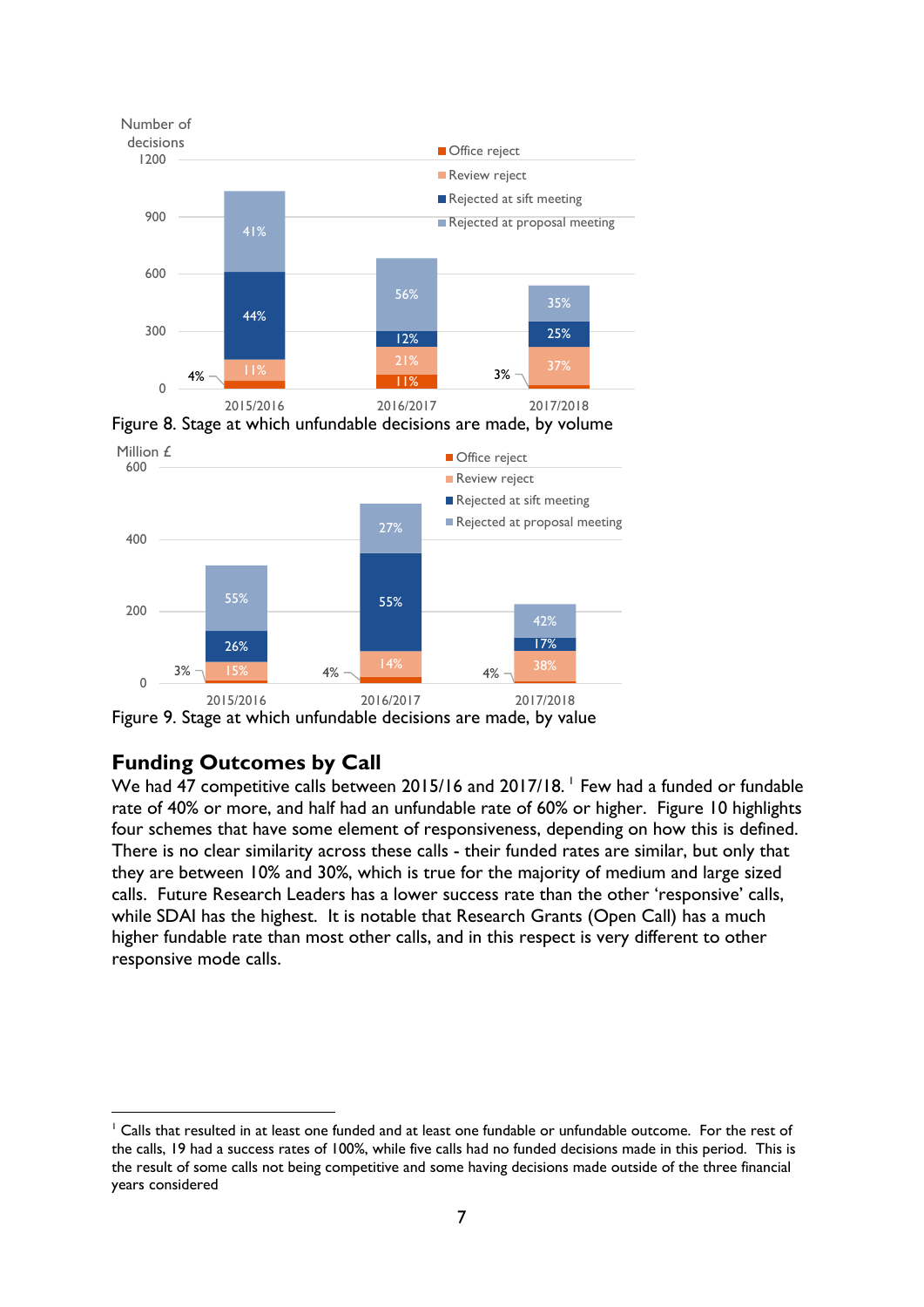

Figure 10. Funding outcome rates by individual call

There has been a slow but steady growth in the proportion of Open Call applications that are deemed fundable or are funded, meaning that in 2017/18 the majority of applications were considered eligible for funding (Figure 11). The conversion rate for Open Call is just 30%, which is less than half the average for other calls. There are a large number of high quality proposals to the Open Call that do not get funded. It should be noted that the difference between Open Call and other calls may well reflect different approaches and emphasises when defining 'quality' for responsive versus non responsive calls.



Figure 11. Funding outcomes for Research Grants (Open Call)

There is no clear trend for other calls, with the majority of applications still considered unfundable, although there has been an increase in the share of applications that are funded, which has also resulted in a rise in the conversion rate (Figure 12).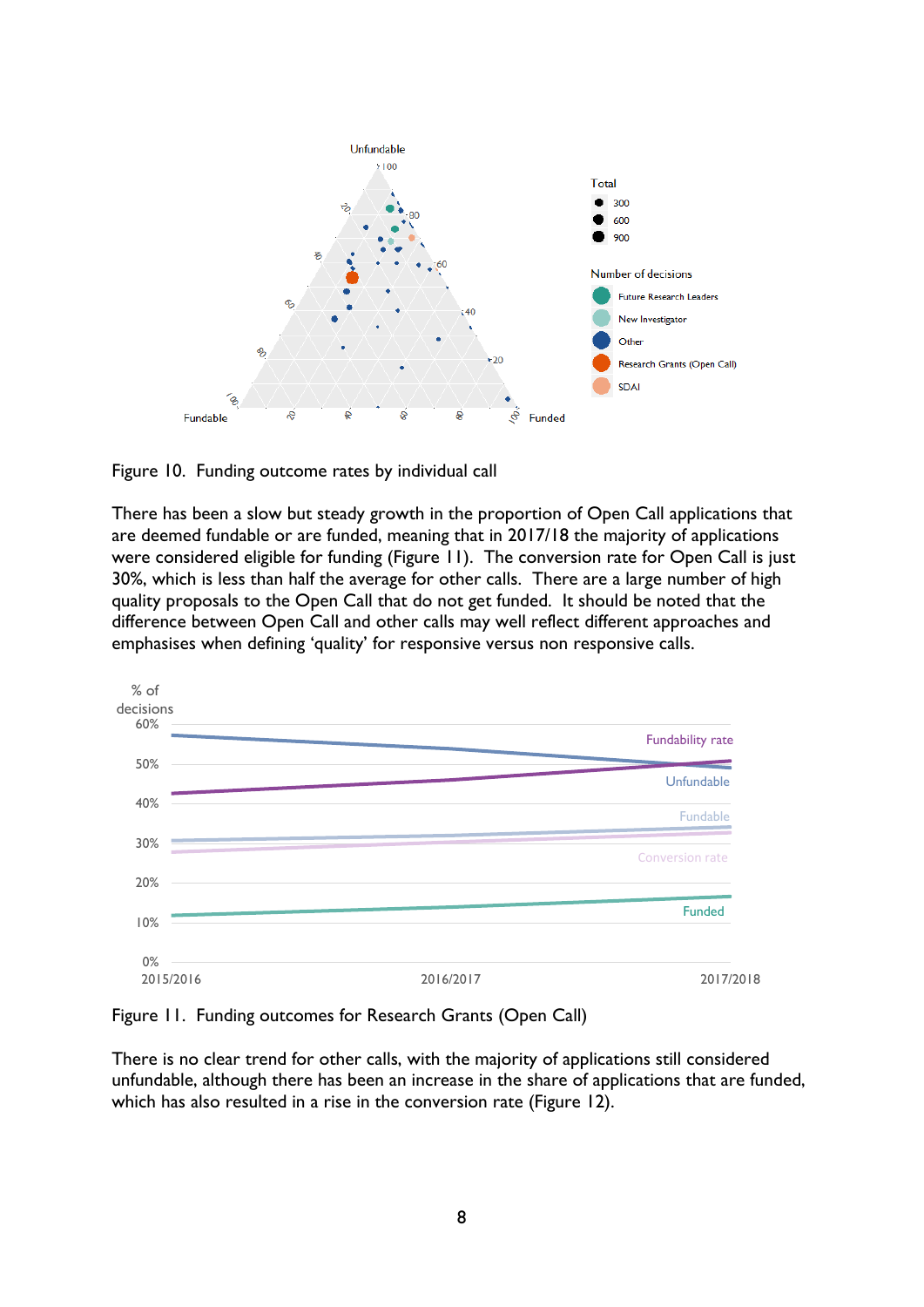

Figure 12. Funding outcomes for calls other than Research Grants (Open Call)

Only eight ESRC calls used a sifting stage in the past three financial years,<sup>[2](#page-8-1)</sup> including Future Research Leaders and the Transformative calls. The reason for doing so is clear – these calls had on average 116 applications, compared to 45 for calls without a sifting stage, or 27 if Open Call is excluded. The use of a sifting stage has an impact on the funding outcome for a call, with 81% of applications deemed unfundable, as fewer applications reach the final meeting stage (Figure 13). Half of these calls used a sifting stage rather than a review stage, the other four included both.



Figure 13. Funding outcomes for calls that had a sifting stage and for those that do not

## <span id="page-8-0"></span>**Funding Outcomes by Research Organisation**

Figures 14 shows that the majority of ROs have success rate of less than 20%, with only a tenth having a rate higher than 30%. In comparison, Figures 15 indicates that the majority of ROs have a fundability rate of 30% or more. Fundability rates are more diverse than success rates, which tend to cluster between 0% and 30%.

<span id="page-8-1"></span><sup>&</sup>lt;sup>2</sup> Excluding 'pre Je-S' sifts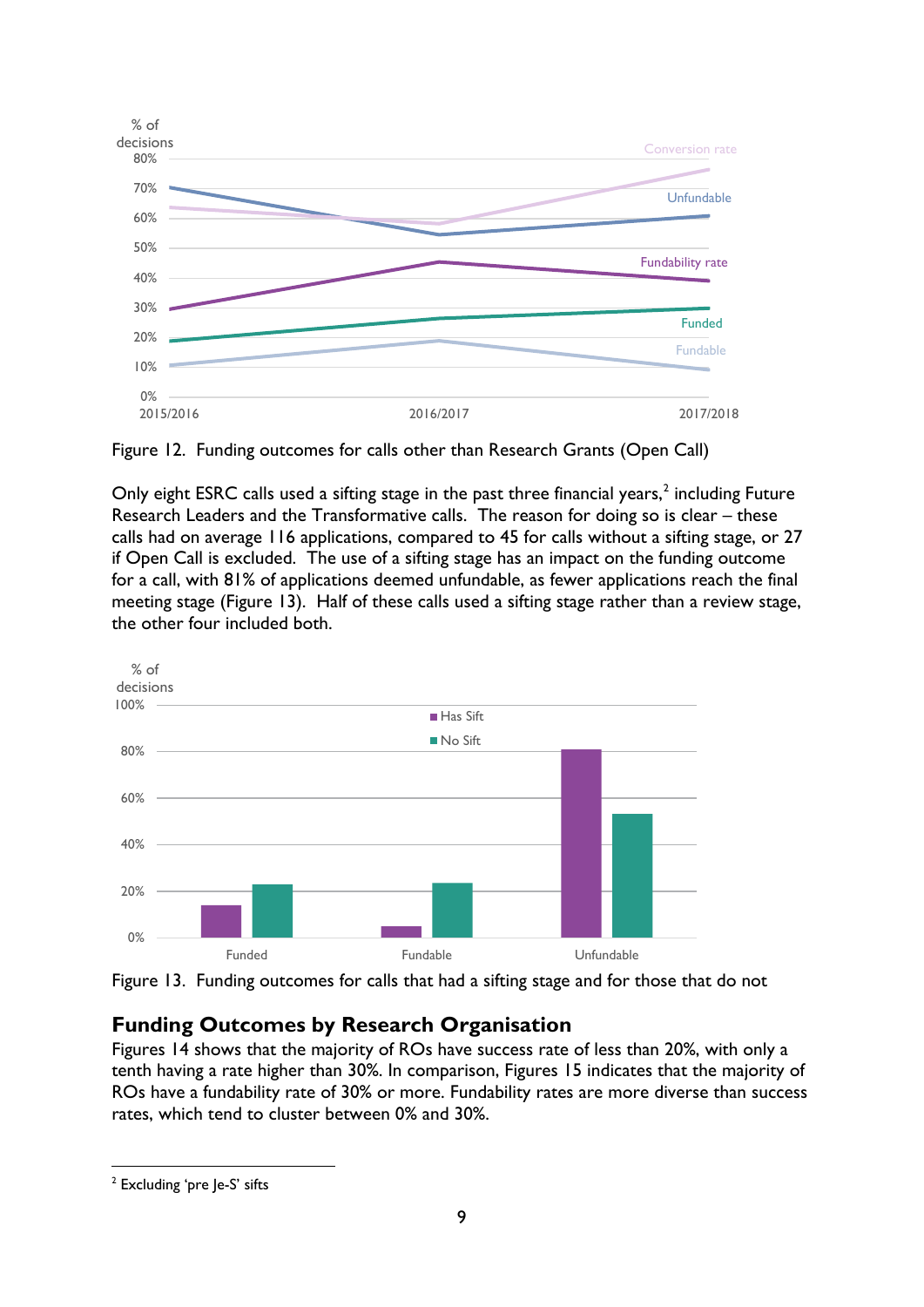

Figure 14. Frequency and cumulative percentage of overall success rates for ROs with 10 or more decisions between 2015/16 and 2017/18. Bin size is 10%.



Figure 15. Frequency and cumulative percentage of fundability rates for ROs with 10 or more decisions between 2015/16 and 2017/18. Bin size is 10%.

The average RO has a conversion rate of about 50%, meaning that around half of their applications that are good enough to be funded are funded. The conversion rate varies a lot across ROs, and there are a significant number that convert less than 10% of eligible applications (see Figures 16).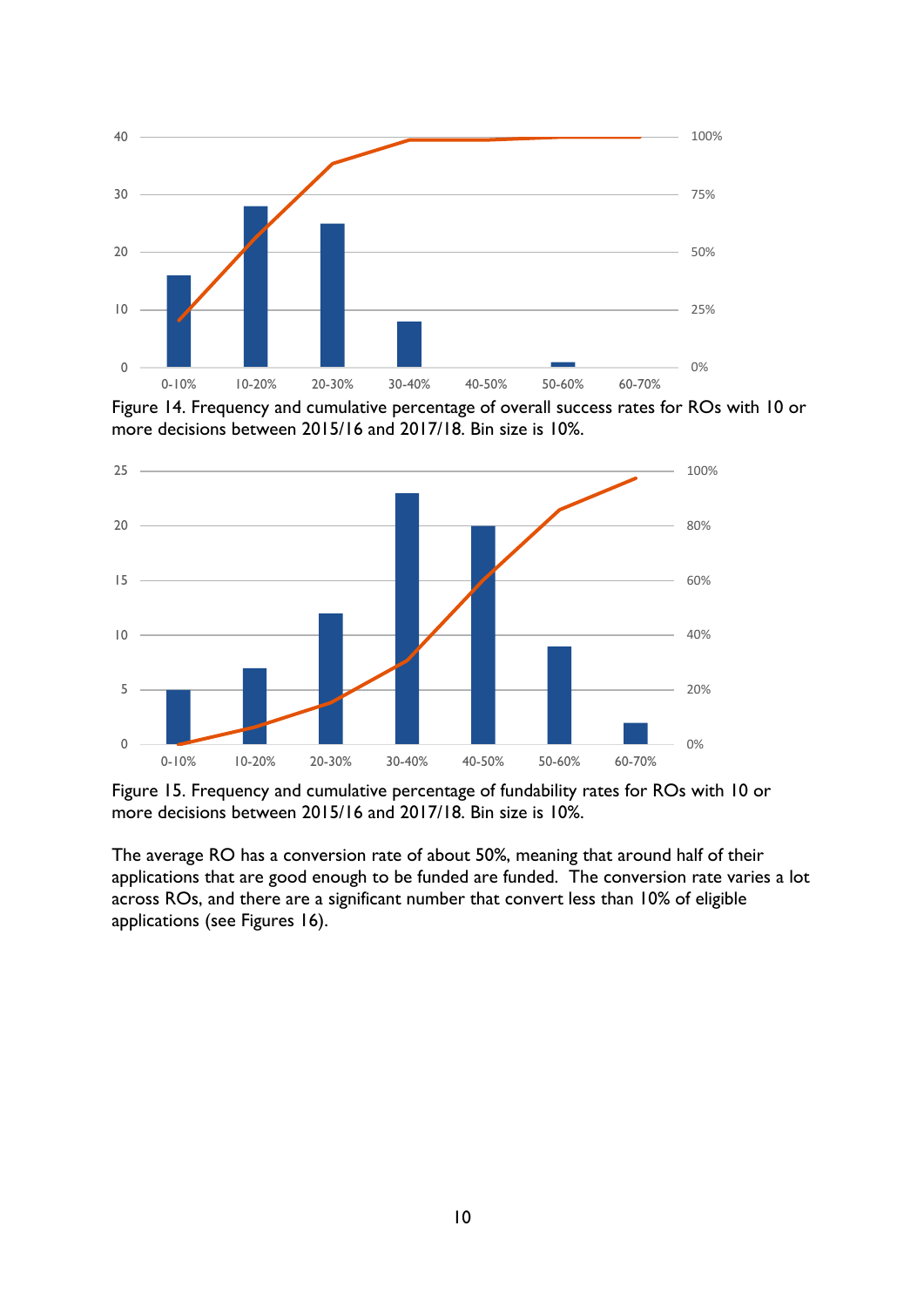

Figure 16. Frequency and cumulative percentage of overall conversion rates for ROs with 10 or more decisions between 2015/16 and 2017/18. Bin size is 10%.

As demonstrated by Figure 17, there are patterns in how funding outcomes are distributed across ROs. As well as most having a success rate of 10%-30%, most also have a fundable rate of between 10% and 30% too. The largest ROs (with 50+ decisions) have a much lower unfundable rate, and a much higher funded rate, than smaller ROs. There does not appear to be as strong a link between RO size and fundable rates, although the smallest ROs tend to have a lower fundable rate than the biggest ROs.



Figure 17. Ternary diagram of funding outcomes by RO

Kendall's tau-b is a type of correlation coefficient that can be used to measure the strength of a relationship between two variables.<sup>[3](#page-10-0)</sup> Similarly, these relationships can be visualised on a

<span id="page-10-0"></span> $3$  It is a correlation coefficient that can be used for bounded data such as percentages. Tau-b is used so as to accommodate paired ranks. A correlation of 0.5 or higher is considered a strong positive relationship, with -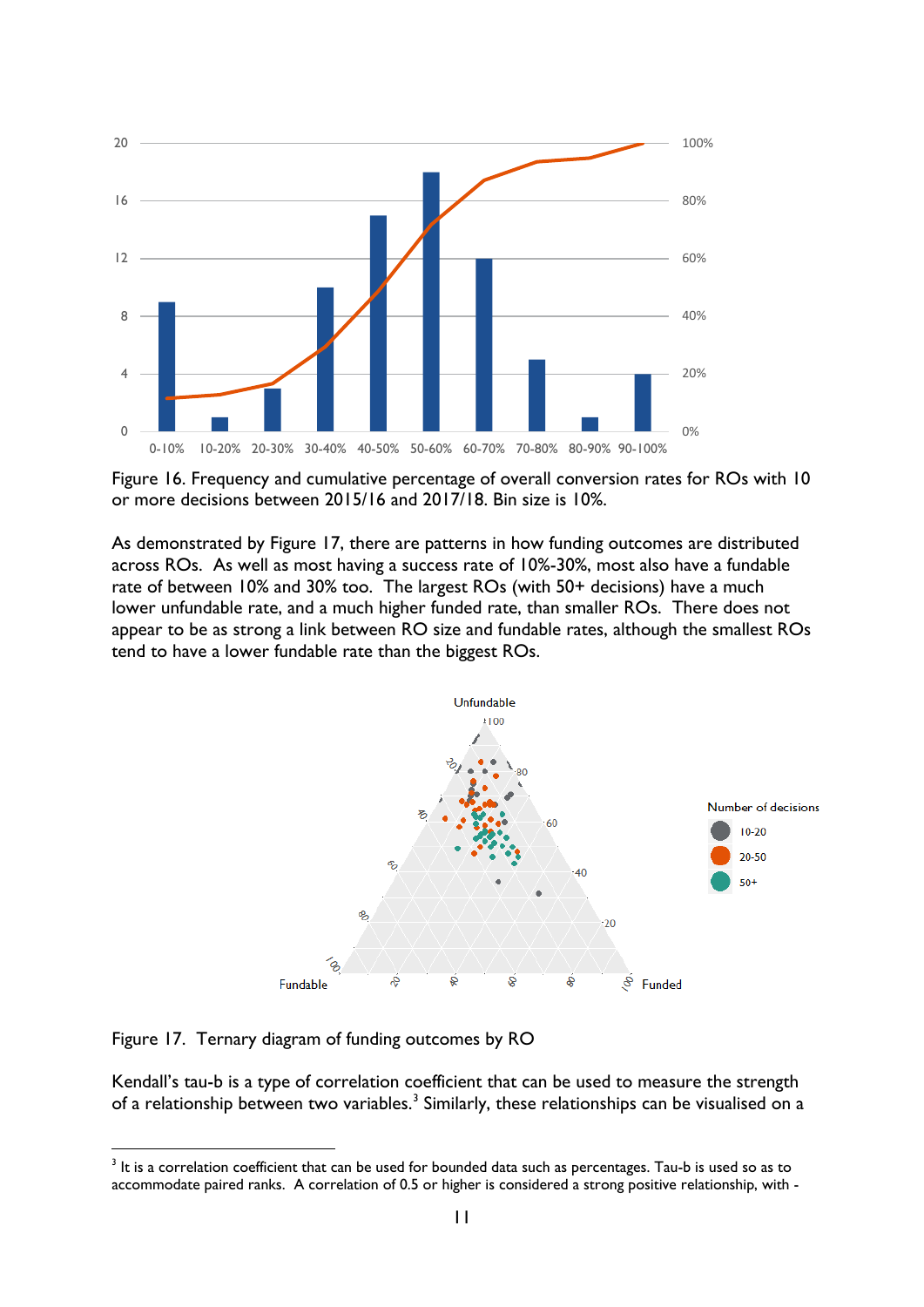scatter plot, with confidence bands added to indicate whether the relationship is significant. These techniques will now be used to test the relationship between RO size and an RO's fundability, success and conversion rates.

There is a fairly strong positive relationship between the size of an RO and its fundability rate (Table 1 and Figure 18), meaning that larger ROs are more likely to produce proposals that could be funded.

| l tau-b      | ' Lower CI | Upper CI |
|--------------|------------|----------|
| $\vert$ 0.53 | 0.42       | 0.64     |

Table 1. Tau-b correlation coefficient for number of applications per RO and their fundability rate



Figure 18. Relationships between number of applications from an RO and their fundability rate. For ROs with 10 or more applications. Dark grey indicates 90% confidence bands, light grey are 99% confidence bands.

While there is also a positive relationship between the number of applications submitted by an RO and their success rate, the relationship is less strong than it is for the fundability rate (see Table 2 and Figure 19).

| tau-b | Lower | Upper CI |
|-------|-------|----------|
| 0.36  | በ ንን  |          |

<u>.</u>

Table 2. Tau-b correlation coefficient for number of applications per RO and their success rate

<sup>0.5</sup> a strong negative relationship. For more information see: [https://en.wikipedia.org/wiki/Kendall\\_rank\\_correlation\\_coefficient](https://en.wikipedia.org/wiki/Kendall_rank_correlation_coefficient)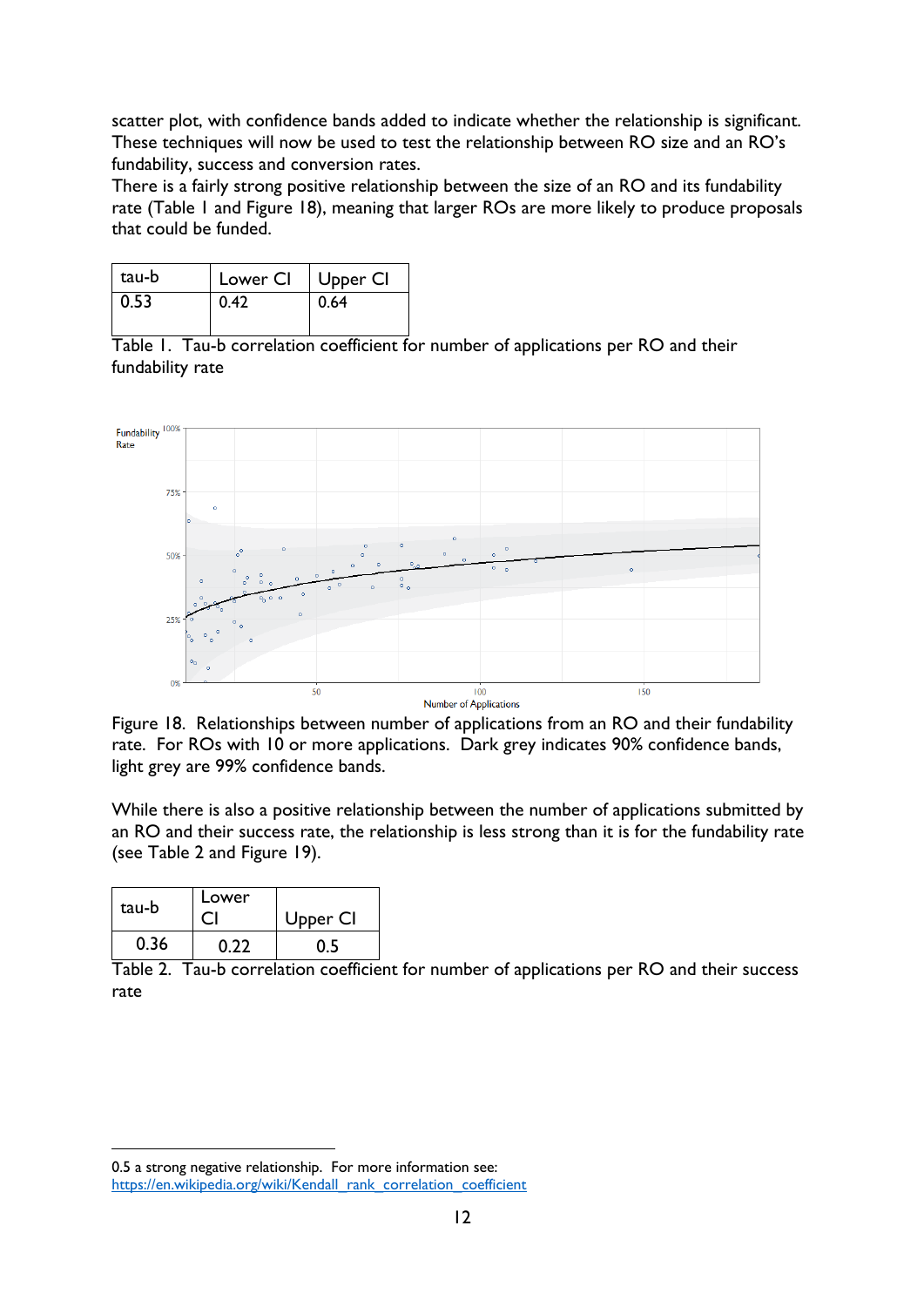

Figure 19. Relationships between number of applications from an RO and their success rate. ROs with 10 or more decisions. Dark grey indicates 90% confidence bands, light grey are 99% confidence bands.

There is a very weak positive relationship between the conversion rate and the size of an RO. As indicated by the confidence intervals in Table 3 (and Figure 20), we cannot be confident in the robustness of this relationship. The findings across the three rates indicates that larger ROs have a higher success rate than smaller ROs because they submit more high quality proposals, rather there being a systemic bias towards them in the funding process, given that they are not significantly better at converting fundable proposals. What this does not tell us is why larger ROs submit more fundable proposals.

| tau-b | Lower CI | Upper CI |
|-------|----------|----------|
| 0. L  | $-0.07$  |          |





Figure 20. Relationships between number of applications from an RO and the conversion rate. ROs with 10 or more applications. Dark grey indicates 90% confidence bands, light grey are 99% confidence bands.